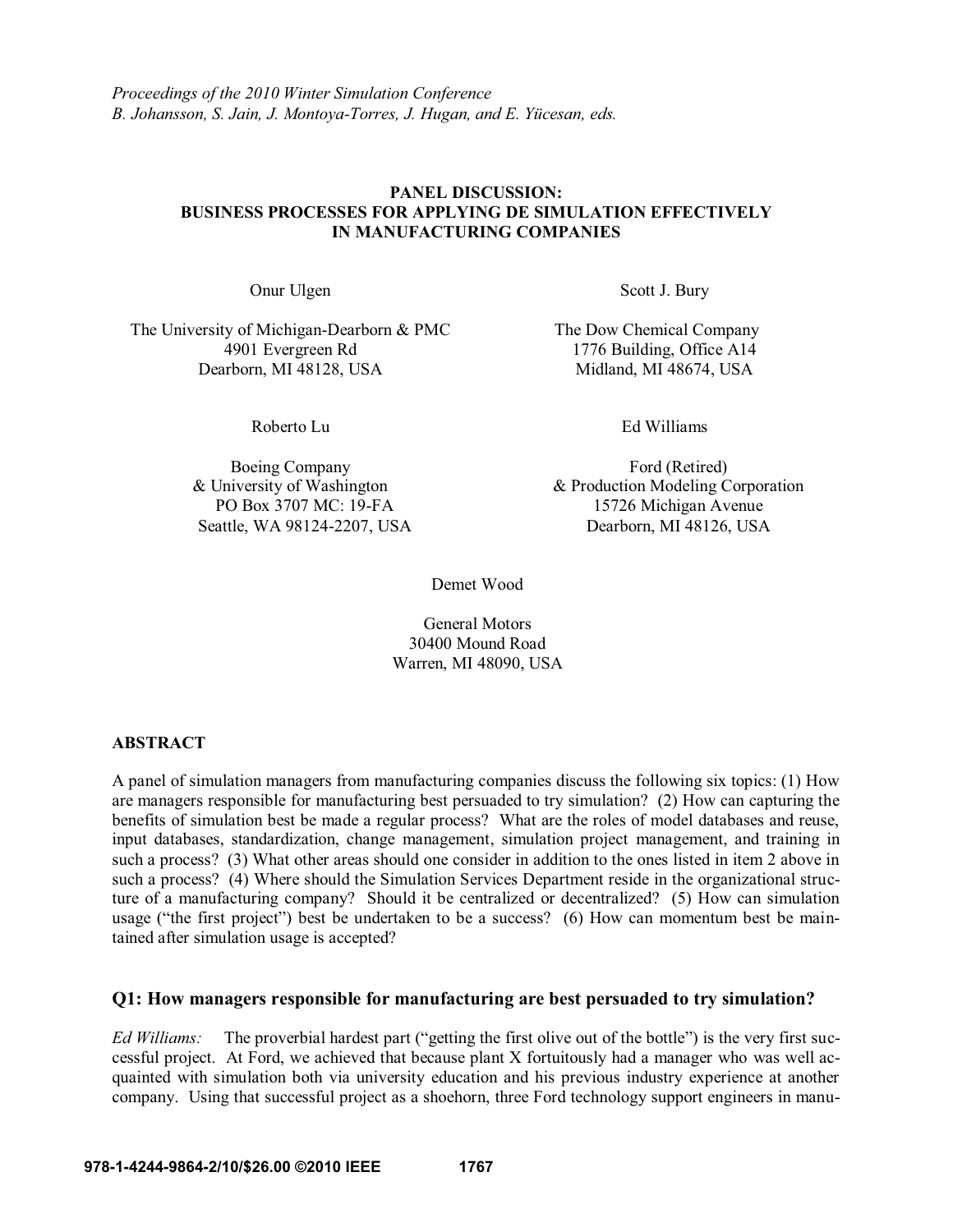facturing (I was one) publicized simulation and this success. We developed a one-day *non-technical* course providing an overview of simulation. This course described the successful project, giving the quantitative benefits it provided. Thus, slowly (time frame years, not months), other managers at other plants were persuaded to try simulation, with the technology support engineers openly and conspicuously available for over-the-shoulder guidance.

*Roberto Lu:* Many hard working managers in a manufacturing environment do not have the luxury to charter a simulation project for his/her processes. Very often, it's the simulation practitioners' interest to seek for opportunities to contribute. This includes taking proactive actions in earning support from maybe a paralleled organization. Once the simulation model presents meaningful information, it's easier for managers in a manufacturing environment to seek simulation modeling and results.

*Scott Bury:* I do not want to persuade someone to try simulation. I want to provide them with the right data to make the right decisions. "Simulation" is a vague term for a rich and varied technology, which depending on the background of the client, can invoke the full gamut of responses ranging from joyful acceptance to outright disgust accompanied with a full and complete accounting of failures and other war stories. Regardless of the client's previous experience if any with simulation projects, simulation needs to be considered as any other decision technology and implemented within a project and decision management framework. Without the framework, the effort to avoid failure will destroy any value to be gained from a simulation. Effective use of a framework will maximize the value the simulation project will deliver. There are a number of different frameworks or processes that can be readily adapted to a simulation project, e.g. Six Sigma DMAIC or DMEDI depending on the need. Many modeling and simulation books have convenient flowcharts of the simulation process that can serve as a template. The actual work process employed will be the one that integrates most smoothly into the companies' culture and manufacturing's way of doing business.

One framework we have found effective is an adaptation of the EPA's data quality objectives  $(DQO)$ process. The EPA's DOO Process is a systematic planning process for generating environmental data that will be sufficient for their intended use. For the simulation quality objective (SQO) we can restate this as the systematic process to insure that our client gets the right data to make the right decision from our simulation study. The SQO has the following steps,

- 1. State the Problem.
- 2. Identify the Decision.
- 3. Identify the Inputs to the Decision.
- 4. Define the Scope and Boundaries of the Study.
- 5. Develop a Decision Rule.
- 6. Understand how much Uncertainty can be tolerated in the Data.
- 7. Optimize the Simulation Design.

 The clear problem definitions and the clear decision definitions are the key aspects of any simulation project. Quite frankly, if the client cannot (or will not) clearly define the problem, the decision to be made, and the data needed to make the decision then you should not waste time trying to convince them that a simulation project should be tried. If they are willing, then you are at least 80% of the way to success. This is the critical step in the simulation project as it includes establishing what is success and gaining agreement of the stakeholders. Should this progress estimate seem high, I invite the reader to reflect on the past simulation projects and sort them into great, ok and bad and perform a mental root cause analysis on the most important milestones in the project. Well planned and well defined simulation projects succeed and deliver. Rather than approaching a production manager with "We're from the Department of Simulation Studies and we're here to help", a more effective approach is to ask what are your decisions and what data do you need to make them. All that is left is to execute.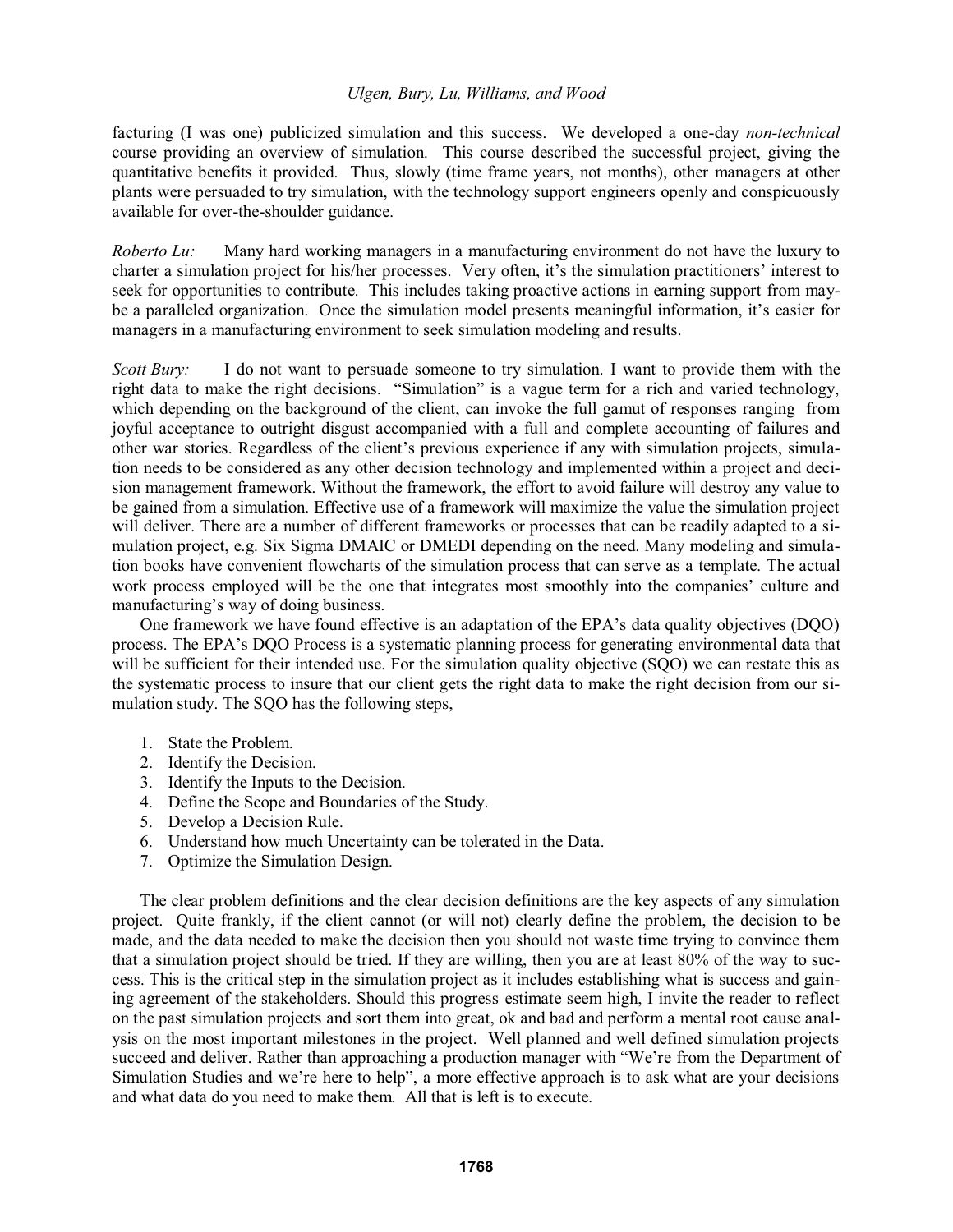*Demet Wood:* Within a large corporation the subject matter experts have to provide actual results to prove the process and tools work. Outsiders need to have examples as close to the customer's reality as possible. Getting simulation accepted as a standard process is similar to starting a flywheel. The first rotation takes the most effort, the second and third takes less. After some point the momentum reaches a point such that stopping the flywheel is harder than keeping it running. First introduction of simulation will take persistence and trying different angles. Best method is to take a known problem and to provide solution using simulation. As we believe all simulation projects should be kept simple, the first one especially important to have done quickly, without putting burden on budget as well as the customer.

## **Q2: How can capturing the benefits of simulation best be made a regular process? What are the roles of model databases and reuse, input databases, standardization, change management, simulation project management, and training in such a process?**

*Roberto Lu:* Simulation models must be constructed with the idea of capturing benefits in mind, or it is very challenging to capture any benefit on a regular basis. Simulation practitioners may want to have a structured data movement system and model input/output templates in place at all times. Hence, when there is an opportunity to model a process, maybe it will be easier to capture the benefits.

*Scott Bury:* The effectiveness of any work process or application of technology depends on the alignment to actually addressing manufacturing problems and delivering data and solutions. In the case of a simulation (or any model for that matter) designed for routine use, it will only be used if the client understands the benefits they get from using the application and they clearly see that it makes their job easier or better. You can have the best model and input databases available but if the individual client cannot link the use of the simulation application to their job scorecard then the simulation will fall into disuse. For simulations for design problems etc. the simulation work process needs to be integrated such that there is understanding of how it can be used to generate data to make decisions (see first discussion above).

*Demet Wood:* Back to the flywheel example; it will not become regular after the first use, however consistent use of simulation, communicating its benefits clearly makes it easier. One of the major factors that hurt simulation is the effort it takes to collect all necessary data and information. This process takes especially long time and requires customer's input if you are not familiar with the process being simulated. It is best if the first few projects are in an area simulation engineer has some knowledge to carry out the project with minimal customer input.

 I believe that the training and standardized work associated with throughput simulation is about the application of the tool first. The WHY of the simulation. Training to use the software tool follows. Databases are a product of obtaining inputs that all parties to the analysis agree are valid, so as not to spend time recreating/reinventing or arguing about valid model inputs. Obviously, the more stable the process the more valid history (data) is available.

*Ed Williams:* After the process described in the previous question gained momentum, the support engi neers developed a centrally available "simulation project book" in which each new successful project was documented. For each project, its input database, model, history of changes, and project timeline was available for examination or reuse in another project. These practices rendered both correct and persua sive the accounting argument "Investment in a proposed next simulation project will be (1) smaller because work and ideas can be reused and (2) amortizable over a longer period of time because projects still in the future can benefit from experience about to be gained in this one." As indicated in question  $#1$ , the time context here is years, not months.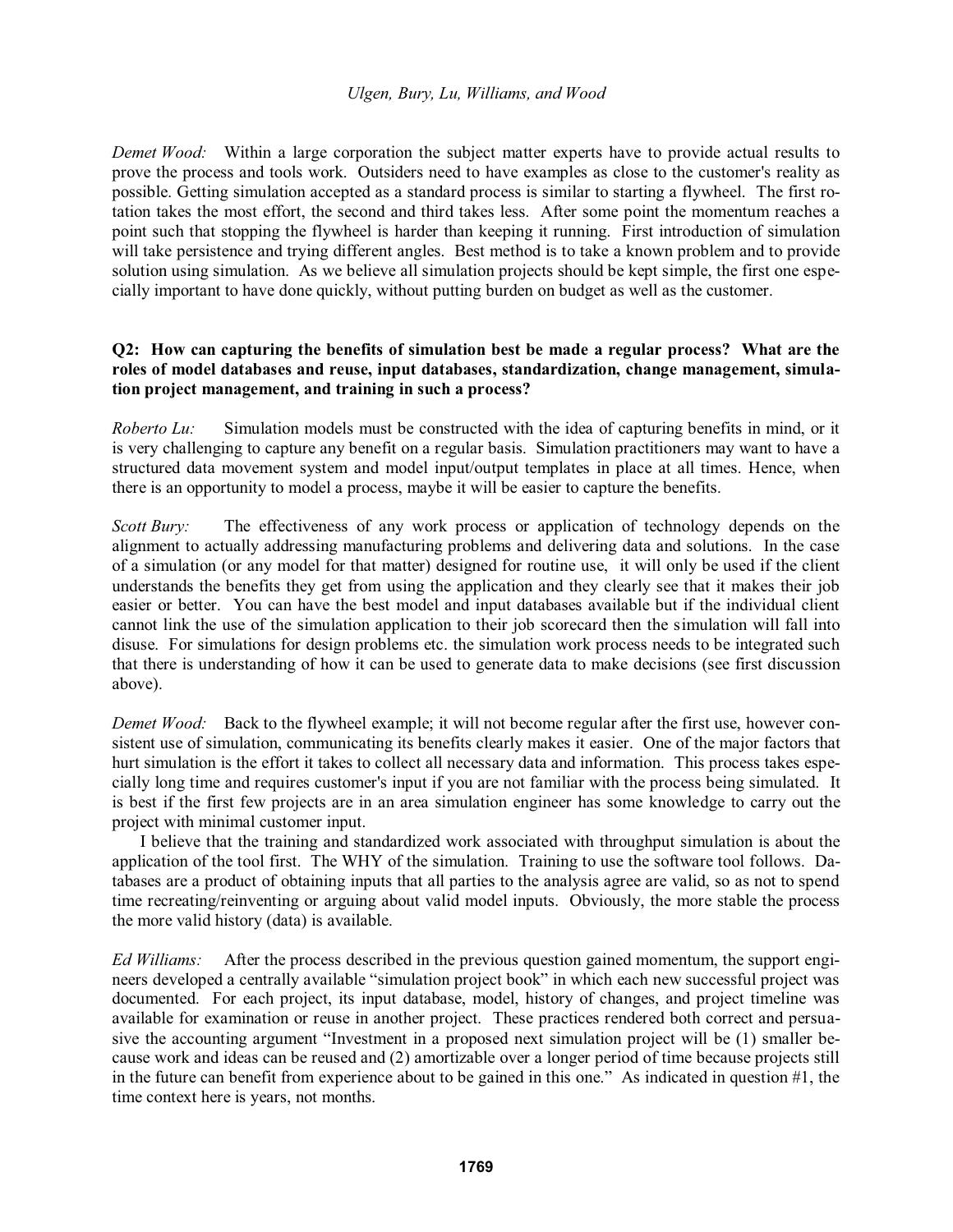## **Q3: What other areas one should consider in addition to the ones listed in item 2 above in such a process?**

*Demet Wood:* Teaching TOC throughout the organization, not simulation. In addition, attending professional conferences such as WSC to expose success of simulation in other companies will accelerate the process. Also, use of student interns that are educated in the area to perform some of the projects can add to the momentum.

Ed Williams: A primary area to consider is whether to standardize (there's that word again) on one or several simulation software tools, or not. There are several alternatives: there may be no standardization, there may be standardization on *one* tool (the other extreme), on several recommended tools, or on one or two tools with provision to use others in special situations. Among these alternatives, the only one I would specifically condemn is the alternative of no standardization. The size of the company, the extent of its geographic and organizational dispersion, the extent of precedent in standardizing software for other purposes (e.g., project management), and the amount of variety in potential simulation projects are all factors deserving attention when the standardization decision is undertaken. Furthermore, since simulation software is rapidly evolving and developing, any standardization decision reached merits reexamination at least biennially.

*Roberto Lu:* Deep understanding what matters in the manufacturing business at the time of simulation. Maybe it's the capital budget planning, resource allocation, production system balancing, and/or rate of the throughput increasing. Sometimes decision making opportunities for leaders in the manufacturing can be important.

# **Q4: Where should the Simulation Services Department reside in the organizational structure of a manufacturing company? Should it be centralized or decentralized?**

*Ed Williams:* Three basic alternatives are available: (1) all simulation work done at a central location; (2) all simulation work decentralized; or (3) an approach of interpolation between (1) and (2), wherein managers needing simulation work done can send it to a centralized location or ask that centralized location to support local simulation work. The Ford approach used alternative (3). This intermediate approach, my own recommendation unless the company is quite small, tends to retain the advantages and ameliorate the disadvantages of approaches (1) and (2). Specifically, centralization provides a repository for items mentioned in question  $#2$  (e.g., models and input databases), provides an "umpire" for the standardization issues of question #3, and provides continuity of expertise. Giving other locations within the company the option of doing simulation at their own sites with support available as needed provides reassurance of local control and adaptability to local needs and considerations.

*Roberto Lu:* In my opinion: Centralized! Why? Most manufacturing teams on the shop floor have daily challenges and tasks to keep the money making production system going. Simulation modeling is like a language that if you don't speak it regularly, you lose the edge of it. In a centralized simulation supporting organization, simulation practitioners can both sharpen their skills together in a team and replicate what was modeled in one operation to another when possible.

*Scott Bury:* On one hand it is hard for the lone modeler to go it alone so that argues for a group. On the other hand, modeling groups can be easy targets for budget cuts. In my experience, a core group has the best chance of having enterprise wide impact. Extended networks can leverage best practices. The key to long term success is that the simulation technology needs to deliver value and that responsibility is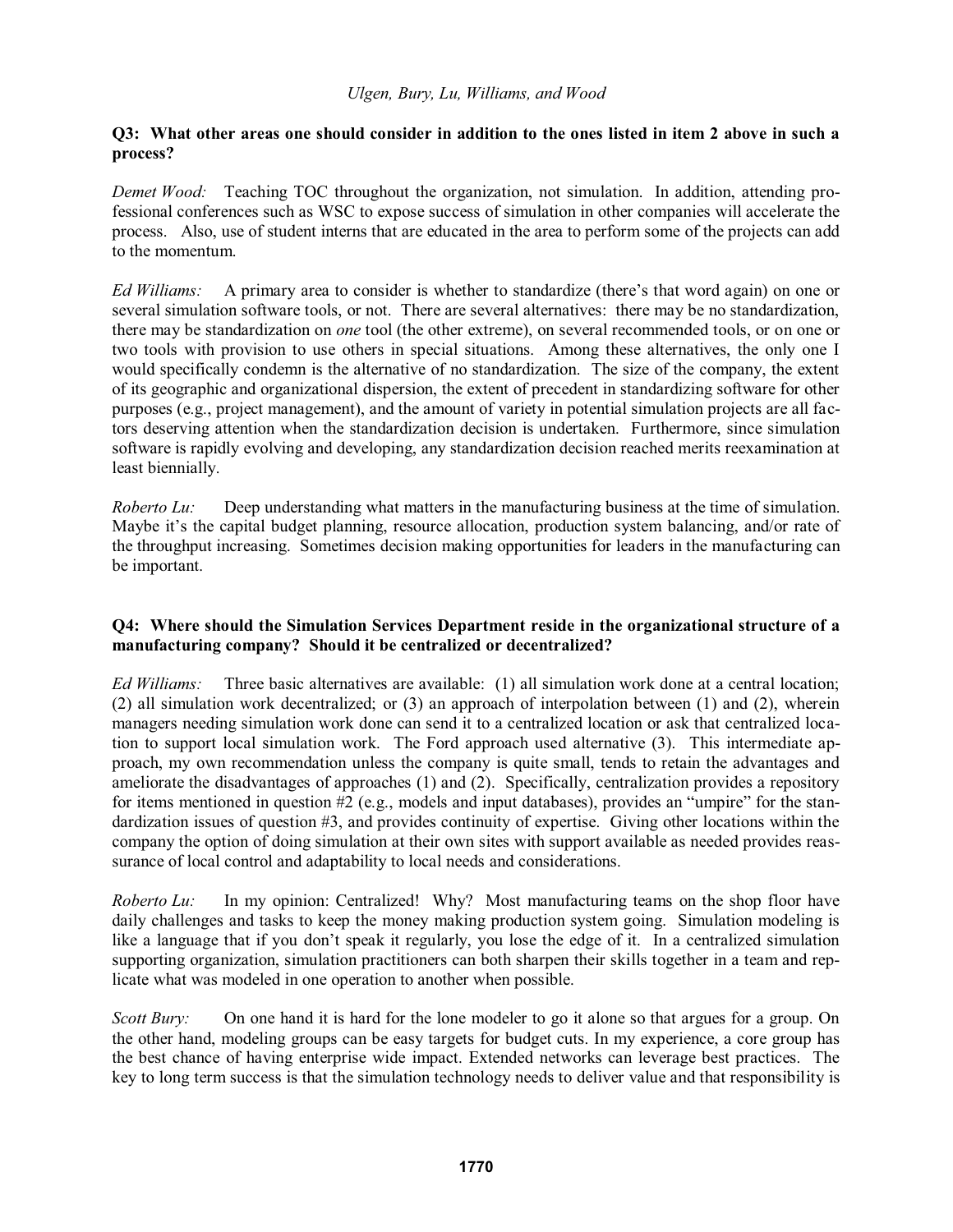split between the simulation group's leadership and how they implement the chartering and management of the project, and the modelers who need to execute.

*Demet Wood:* Historically, Simulation has been an Industrial Engineering tool and I believe that is the best place, because IE tends to take more of an overall approach to Manufacturing. Manufacturing tooling, facilities, materials or whatever other engineering organization is there tends to focus in great detail on their specific cost and quality responsibilities, without the total cost picture in mind. In my experience a central simulation activity provides for the ability to keep a critical mass of simulation/throughput expertise with more flexibility to share work to deal with workload variation (after all, there is variation in our process too!). More people centralized provide more speed and buffer, with less downtime due to focused expertise. (I agree, however it does not hurt to state that, at GM, simulation has moved around organizationally and managed to succeed regardless.)

# O5: How can simulation usage ("the first project") best be undertaken to be a success?

*Roberto Lu:* Set expectations realistically, understand business needs, start for a high level model, seek help from those who have done it many times, agile modeling process, and frequent process check with stake holders.

*Scott Bury:* See answer to question #1.

*Demet Wood:* Keep it as simple as possible. the customer then better understands and buys in easier. The customer better understands and can shift direction easier due to the simple nature of the project. Complex studies are fun for the experienced modeler only. Fast and simple results (hence less cost) and answers are much more fun for the customer, who can then ask for more help in other areas and not be financially drained by one project. The risk of a late answer is too great with complexity. A late answer is worth nothing. In addition, listening to the customer needs is the key. Manage the project so that the results answer the question that customer needs answered. Another key point is to keep the customer involved from the beginning and to get buy in on assumptions that are being made. Even when it is one assumption that is disputed, and even if that would not have made a difference in the overall result, it is very easy to lose customer's confidence with an invalid assumption.

*Ed Williams:* Especially in view of question #1, this question is of utmost importance. Bringing new technology into a company (the context of this panel discussion) merits attention to the proverb so often quoted to graduating college students entering the world of job interviews: "You never get a second chance to make a good first impression." Likewise, it is essential that the first simulation project be a success. Therefore, all standard advice available in the literature should be scrupulously followed  $-$  for example, data should be correct and adequate for the demands of the model, verification and validation should be done rigorously, and modeling assumptions should be acknowledged and documented. Additionally, I urgently recommend that the first project be *small* – for example, one department, line, or work cell, not a whole factory or warehouse. Far better to begin with a small success than a large conspicuous failure! Furthermore, check whether "there is an elephant in the room." The "elephant," if it exists, refers to a thinly veiled threat posed by this first project. A project whose performance metric is "let's see if we can reduce worker headcount on this line" is a dangerous choice for the first simulation project.

## **Q6: How can momentum best be maintained after simulation usage is accepted?**

*Scott Bury:* Documentation and clear maintenance plans for models that are designed as such.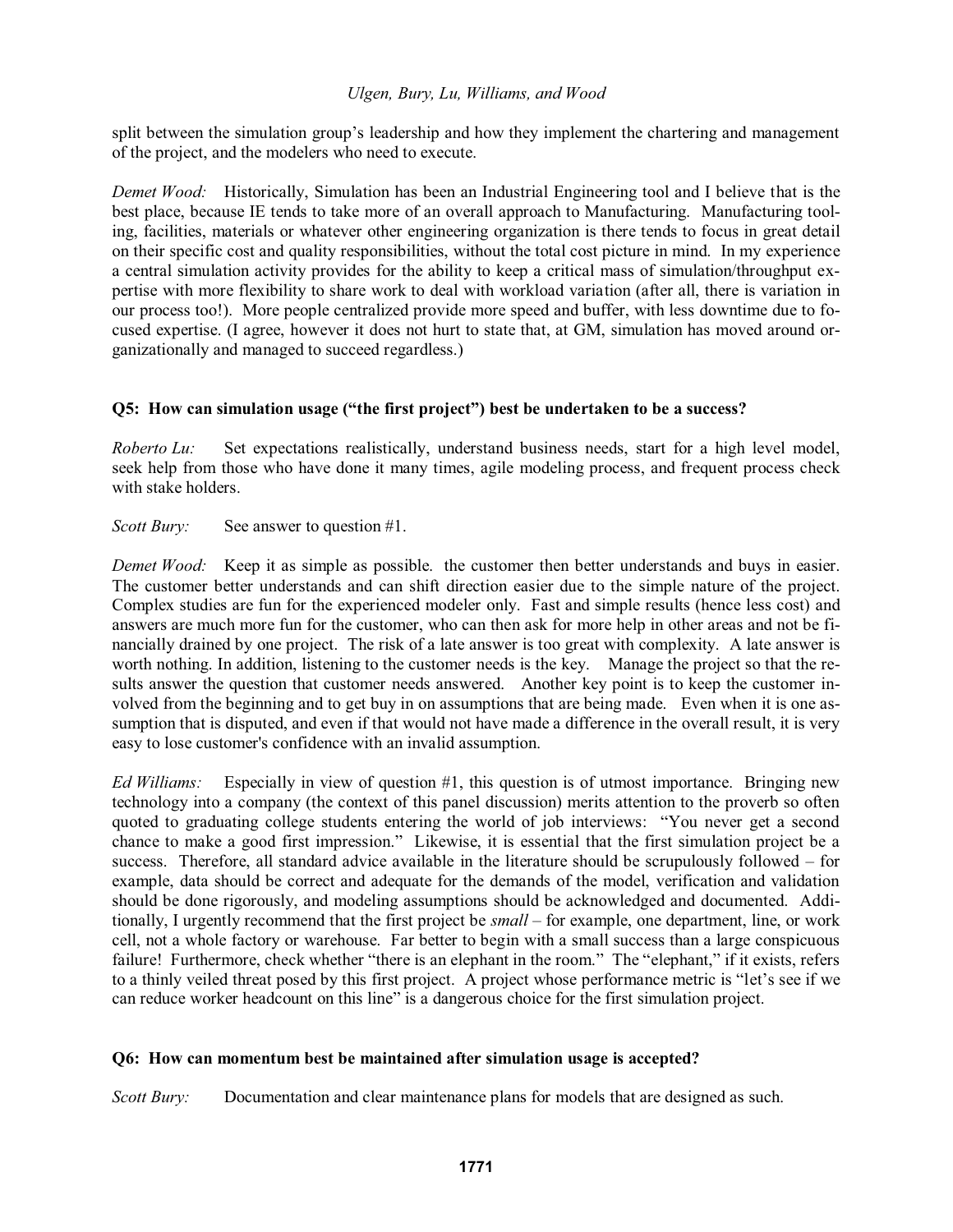*Demet Wood:* This is the easiest thing to do. If the tool and the process has been proven, then demand for more work will come automatically. Acceptance comes with the proper results. Again, I can't believe that anything is more important than the simplicity of the process. That flies in the face of many simulation practitioners that believe they need to get to the absolute perfect results/answer. That's fun for them, not the customer.

 In my world, we have many happy customers because they get results quickly, with repeated high quality, at the level of detail they can plainly understand. They ask for more because they know it won't take long for results. In addition to the simplicity of the process, consistency is crucial. If you want simulation to be used as standard process you need to treat it as a standard work. Consistent report formats, consistent meetings, consistent assumptions all help make it a standard process. You can only do this if the process is simple. This is in contrast with the general nature of the people that are involved with simulation; highly creative, and want to work without boundaries.

*Ed Williams:* Visibility and publicity for the gradual growth of the simulation project book (question #2) helps maintain the momentum. Additionally, simulation successes should be prominently placed in a corporate newsletter and/or the company intranet. As favorable simulation awareness filters upward to higher management, I recommend those managers be gently encouraged to set quantitative annual performance objectives for their subordinates. Such performance objectives (e.g., Reduce dwell time in your manufacturing department by  $X\%$ ) not so subtly prod operations managers to use analytical techniques such as discrete-event process simulation. Establishment of a corporate simulation users group, such as the Ford Simulation Users Group created at Ford, also helps maintain momentum.

*Roberto Lu*: This has a lot similarity with the question above. I'd say frequent reporting out with updated simulation models is important. Follow-up on possible business decisions that were made based on simulation results is critical also.

## **AUTHOR BIOGRAPHIES**

**ONUR ULGEN,** PhD, is a Professor of Industrial and Manufacturing Systems Engineering at the University of Michigan-Dearborn and also is the President of PMC, an industrial and operations engineering consulting firm. He has published more than fifty papers, book chapters, and manuals on the applications of simulation, scheduling, operations management, and lean systems. He has more than twenty-five years of experience in applying simulation and scheduling techniques in Automotive and other industries. Currently he is involved in writing a book on the applications of simulation using the WITNESS simulation software. He holds a BSME from Bogazici University, and MSc and PhD degrees in Industrial Engineering from Texas Tech University. Prof. Ulgen had been teaching at the University of Michigan-Dearborn since 1979 at the Industrial and Manufacturing Systems Engineering Department and he is currently the Co-Director of the Information Systems and Technology Graduate Program. He is also one of the founding members of the Michigan Simulation Users Group (MSUG). His email address is <ulgen@umich.edu>.

**SCOTT BURY** currently serves as a Principal Research Scientist at The Dow Chemical Company's Core Research and Development organization. This organization works across all of Dow's business and is at the hub of innovation and new technology for Dow. Scott has spent 18 years as part of Engineering Sciences working in diverse areas from environmental technology to plastics to biotech and photovoltaics. He has worked at all scales of production  $-$  lab to pilot to full-scale  $-$  with all types of data. Over the past six years he has expanded the use of discrete event simulation in support of Dow's manufacturing, reliability and supply chain. He is a certified Six Sigma Black Belt and helps to mentor and coach people on making data based and risk aware decisions. Scott received his BS in Biology/Biotechnology from WPI